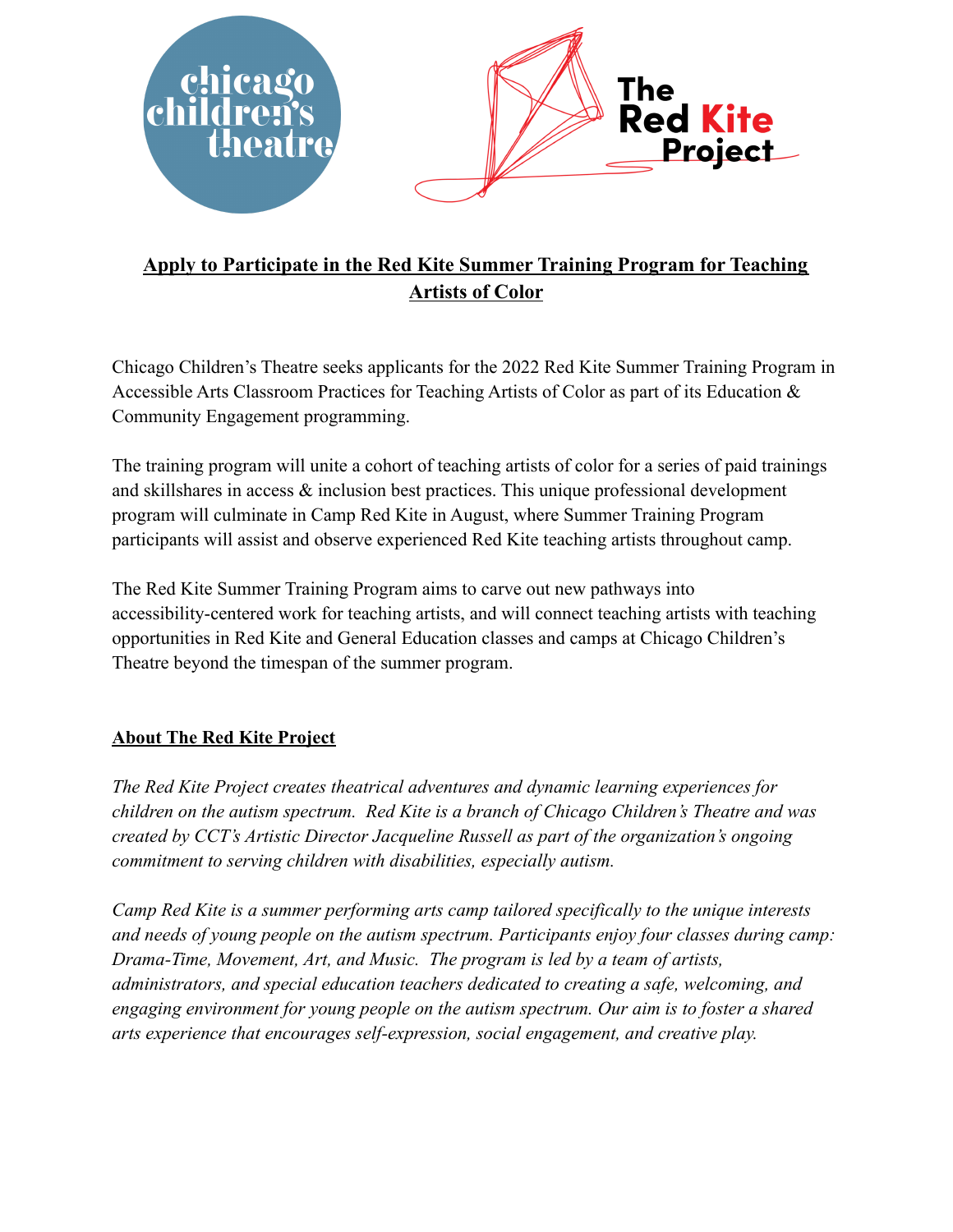#### **Qualifications:**

- Teaching artists in drama, movement, music, and/or visual arts and crafts with experience teaching youth
- Passionate about and interested in teaching the arts to young people with autism and other disabilities

**This program is specifically intended to support teaching artists of color with interest in teaching students with disabilities; however, prior experience teaching students with autism and other disabilities is welcome but not required.**

CCT is an equal opportunity employer. While diversity of all types is a focus of this program, CCT does not discriminate on the basis of race, color, religion, sex, sexual orientation or gender identity, marital status, national origin, ancestry, age, veteran or military status, disability.

### **Program Participants Will Receive**

- Training in accessible arts classroom practices
- Training on curriculum and structure of Camp Red Kite and Red Kite Drama Time Residencies
- Classroom experience in Camp Red Kite in-person, in an assistant/facilitator role
- Compensation for all training, meeting, and facilitation hours
- Opportunities to practice implementing accessible teaching practices in Camp Red Kite
- Acceptance onto the roster of CCT Teaching Artists for Red Kite and Gen Ed classes and camps
- The opportunity to connect and share ideas with teaching artists who share a passion for accessible arts education

### **Training Sessions**

Approximately five 2-hour training sessions leading up to Camp Red Kite in August. Most trainings will be held over Zoom. Topics will include:

- CCT Education Programming & Red Kite
- Intro to Disability and Autism
- General Accommodations
- Individual Accommodations
- Red Kite Camp and Class Structures/Curriculum
- Practice Instruction Sessions (in-person session)